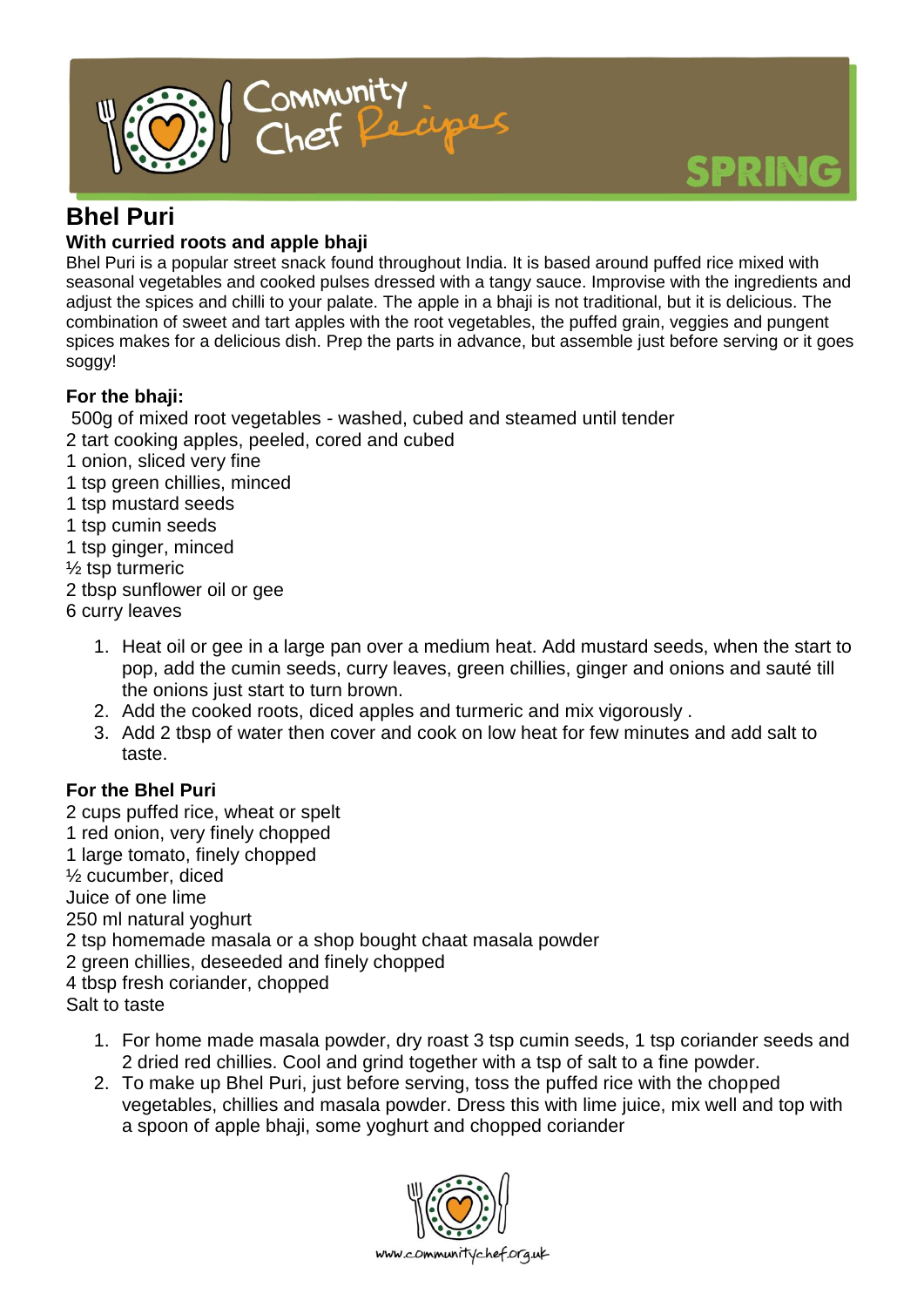

# **Red Bean Chilli**

This dish is quick to make, versatile and lends itself to bulking up and countless variations. Beans are inexpensive and nutritious. They are a good source of carbohydrates, vitamins B and fibre, and when eaten with bread or rice provide a source of vegetable protein. This will make enough chilli for 4 hungry people.

2 tins of red kidney, pinto or borlotti beans (drained and washed)

- 1 onion (chopped)
- 2 tomatoes (chopped) or ½ tin of plum tomatoes
- 1 sweet pepper (chopped)
- 1 clove of garlic
- 1 tbsp tomato puree

1 mild red chilli or 1 tsp chilli powder (optional)

Salt, sugar and pepper

Olive or sunflower oil

- 1. Heat 2 tbsp of oil in a saucepan and fry the chopped onions until browned.
- 2. Add the chopped garlic, green pepper and chilli and cook for a minute before adding the chopped tomatoes, tomato puree and the beans.
- 3. Cook on a medium heat for 5 minutes until the sauce starts to thicken. Season with a pinch of sugar. salt and extra chilli to taste.

### **Variations:**

- **Meaty Chilli**: add 200g of lean beef or turkey mince to the onions and brown lightly before adding the vegetables and beans. You will need to cook this for a little longer to make sure the meat is thoroughly cooked.
- **Fajitas**: spread a large spoon of beans onto the bottom third of a tortilla bread, sprinkle over some tasty toppings like grated or cream cheese, chopped onion, fresh coriander or rocket. Fold in the end with the beans and roll up the tortilla**.**
- **Enchiladas**: roll up a tortilla with 3 heaped tbsp of beans inside up and place side by side in a baking tray. Pour over 200ml of crème fresh or cheese sauce and layer with sliced tomatoes before baking in a hot oven for 20 minutes.
- **Nachos**: spoon the chilli beans over nacho corn chips, top with grated cheese and grill until the cheese melts. Serve with a chopped onion and pepper salad, dressed with fresh lime juice.
- **Quesadillas:** Spread a couple of tbsps of chilli beans over a tortilla bread and top with some grated cheese, chopped peppers and spring onions. Place another tortilla on top to make a sandwich. Heat a frying pan and dry fry on both sides until the bread is crisp and the cheese starts to ooze.

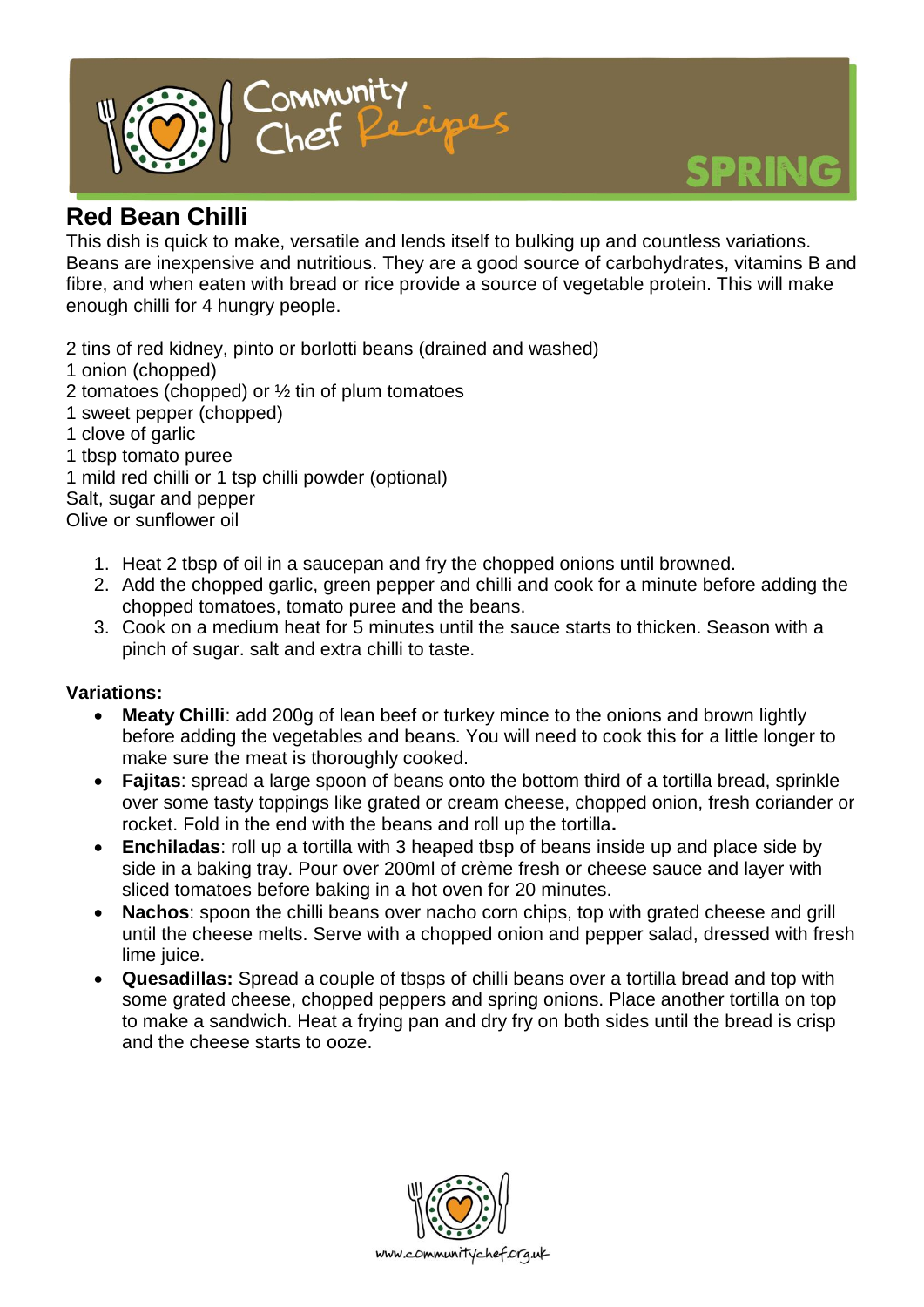

### **Guacamole**

2 ripe avocadoes 2 tomatoes 1 or 2 cloves of garlic (this is a matter of taste) Juice of ½ lemon Salt and pepper

Cut the avocadoes in half and scoop the flesh into a bowl. Chop the tomatoes up finely, sprinkle with a little salt and put to one side. Chop or mash the garlic and add to the bowl. Add the lemon and mash with a fork to make a smooth paste. Add the chopped tomatoes and mix well. Season with salt and pepper and serve fresh, as avocados tend to go brown quite quickly.

### **Sweetcorn and pepper salad**

250g frozen or tinned sweetcorn (preferably with no added sugar) 1 green pepper (finely sliced) 1 red pepper (finely sliced) 3 spring onions (chopped) 4 tbsp chopped fresh coriander Juice of one lime 1 mild red chilli 1 tbsp olive oil Salt to taste

If using frozen corn, steam for a short time (3 min) and refresh in cold water before draining. Tinned corn can be drained and rinsed through with cold water. Add the corn to the chopped onions and peppers, and mix well. For the dressing, halve the chilli and remove the seeds. Chop very finely and mix with lime juice and oil. Add salt to taste and pour over the salad. Mix well and garnish with coriander.

## **Tomato salsa**

250g ripe tomatoes (finely chopped) 1 red onion (very finely chopped) 1 hot red chilli (finely chopped) 1 tbsp tomato paste 2 tbsp chopped fresh coriander 2 tbsp olive oil 1 tbsp red wine vinegar 1 tsp sugar Salt and pepper to taste

Prepare the tomatoes, onions, and chilli and place in a large bowl. Season this with salt and pepper and allow this to sit for a few minutes. To this add the tomato paste, sugar, coriander, oil and vinegar and mix well.